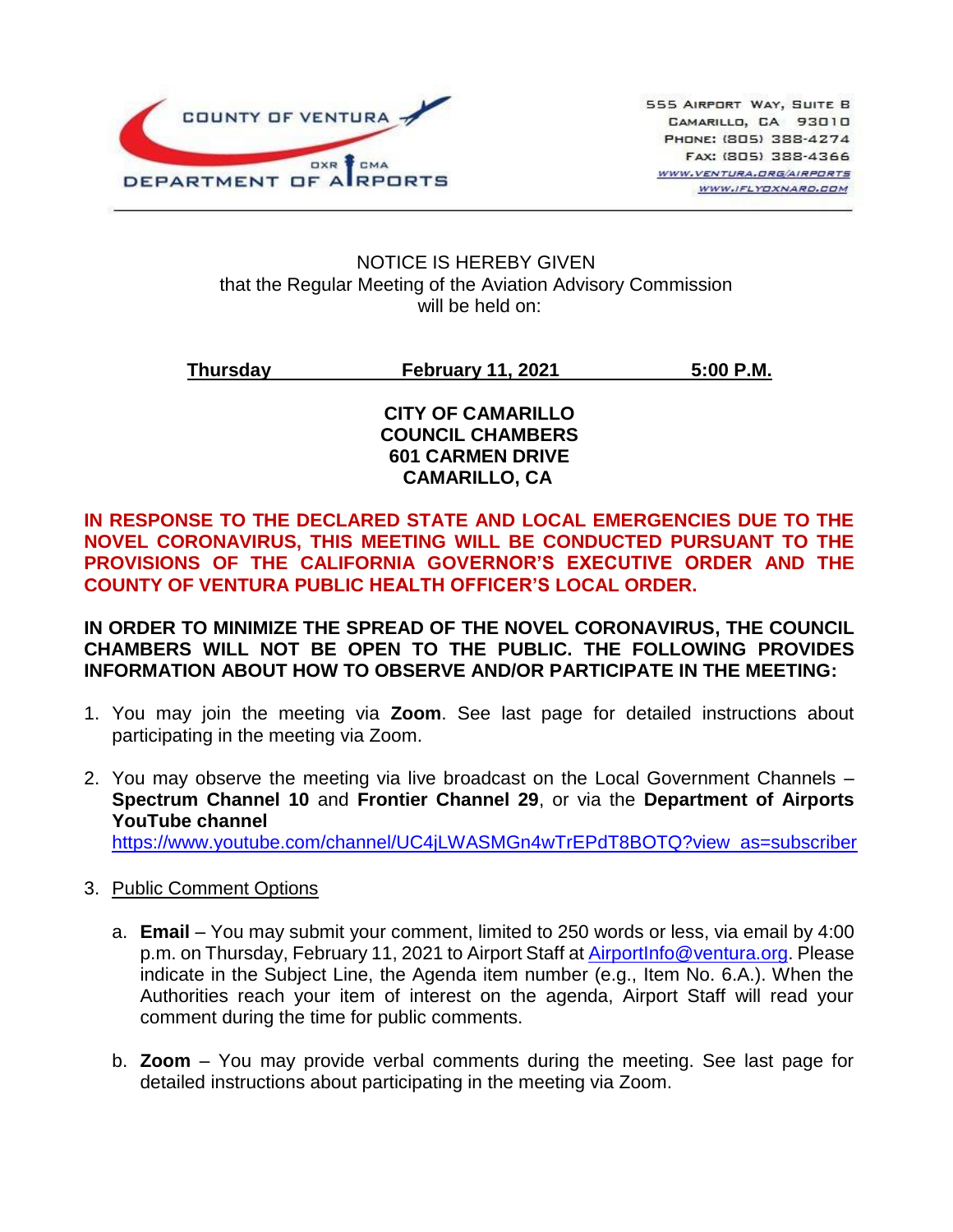### **AGENDA**

- **1. CALL to ORDER and PLEDGE of ALLEGIANCE**
- **2. ROLL CALL**
- **3. APPROVAL of MINUTES – January 11, 2021**
- **4. PUBLIC COMMENT PERIOD**
- **5. UNFINISHED BUSINESS – None**
- **6. NEW BUSINESS**
- **A. Subject: Authorization for the Director of Airports or Designee to Award an Annual Consulting Services Contract for FY 2020-2021 to Jviation, a Woolpert Company, and to Issue Work Orders Against the Contract**

#### **Recommendations:**

Staff requests that your Commission/Authorities recommend that the Board of Supervisors ("Board"):

- 1. Authorize the Director of Airports, or his designee, to award an annual consulting services contract for fiscal year 2020-2021 to Jviation, a Woolpert Company, using a contract form negotiated in compliance with the County of Ventura Public Works Agency Project Processing Procedures Manual (Exhibit 1); and
- 2. Authorize the Director of Airports, or his designee, to issue work orders against such contract for up to \$35,000 each project for planning of construction projects not yet approved by your Board, and for up to \$200,000 each work order for other services.

#### **7. DIRECTOR'S REPORT**

#### **8. REPORTS**

Monthly Activity Report – December 2020 Monthly Noise Complaints – December 2020 Consultant Reports – December 2020 Airport Tenant Project Status – January 2021 Project Status – January 2021 Meeting Calendar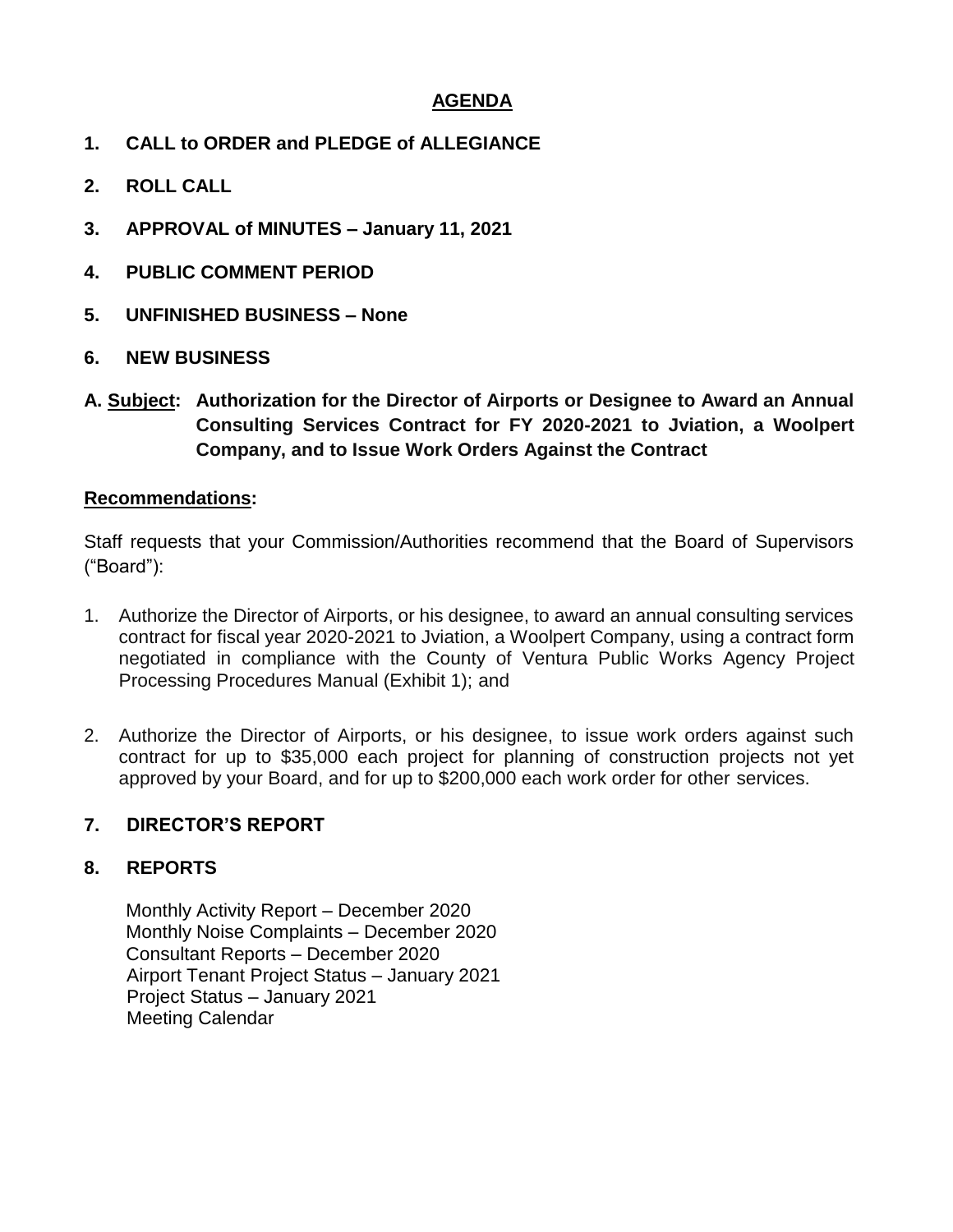# **9. CORRESPONDENCE**

Notice re: Oxnard Airport Runway 7-25, Taxiway Connectors, and Parallel Taxiway Reconstruction Project Tenant Workshop Update (final workshop is anticipated to be held in April/May 2021)

Letter dated January 8, 2021 from John Feldhans to Steve Roberts re: Special Activity Permit for Maintenance and Repair of Private Hangars on Oxnard Airport

Letter dated January 21, 2021 from Madeline Herrle to Ron Rasak, RKR Incorporated re: Camarillo Airport Lease Agreement

**10. COMMISSION COMMENTS -** Comments by Commission members on matters deemed appropriate.

# **11. ADJOURNMENT**

The next regular Commission meeting will be on Monday, March 1, 2021 at 7:00 p.m. in the City of Camarillo Council Chambers, 601 Carmen Drive, Camarillo, California.

IN COMPLIANCE WITH THE AMERICANS WITH DISABILITIES ACT, IF YOU NEED SPECIAL ASSISTANCE TO PARTICIPATE IN THIS MEETING, PLEASE CONTACT THE CITY OF CAMARILLO CLERK AT (805) 388-5353 OR ANA CASTRO AT (805) 388-4211. NOTIFICATION 48 HOURS PRIOR TO THE MEETING WILL ENABLE THE CITY/DEPARTMENT OF AIRPORTS TO MAKE REASONABLE ARRANGEMENTS TO ENSURE ACCESSIBILITY TO THIS MEETING.